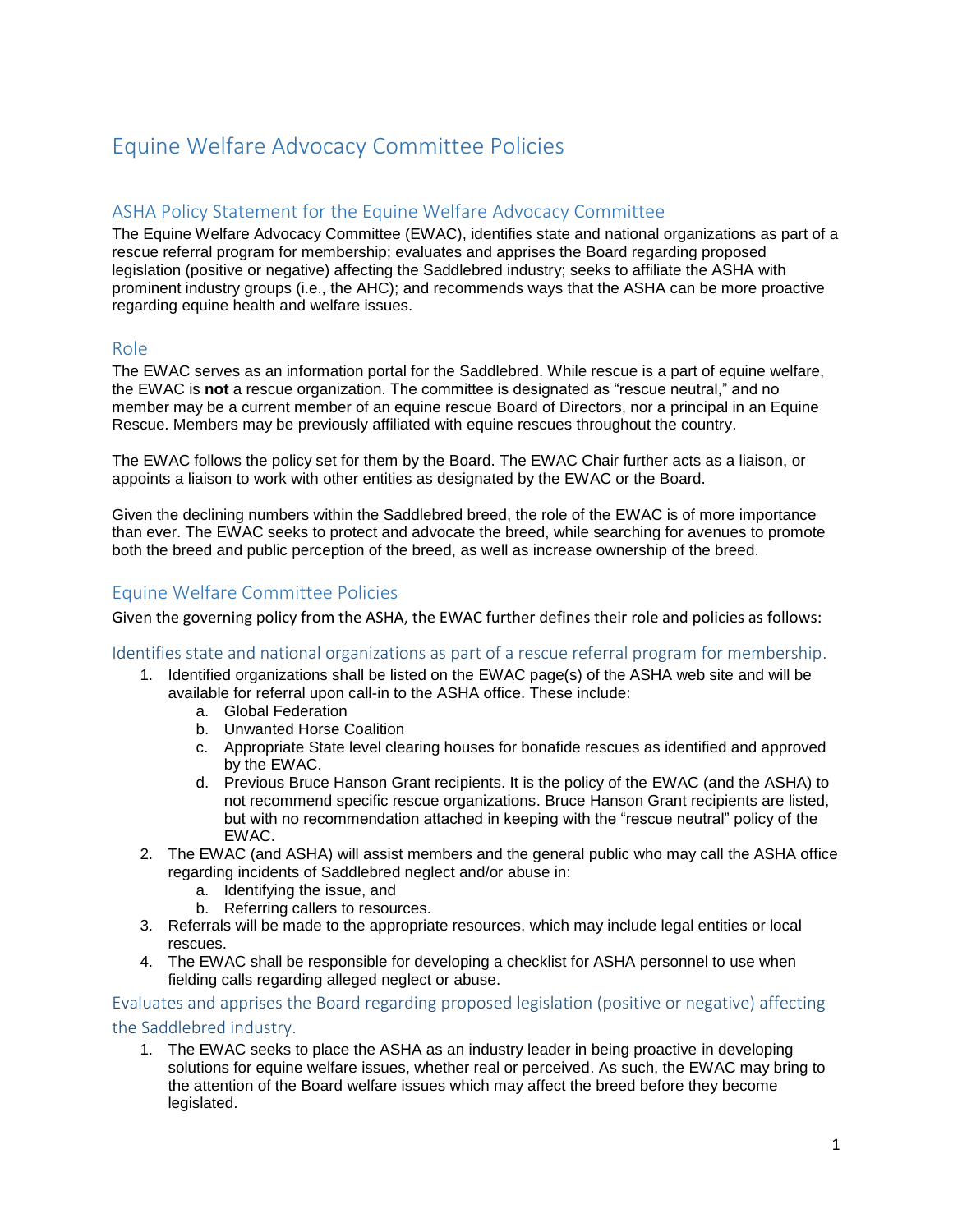## Seeks to affiliate the ASHA with prominent industry groups (i.e., the AHC)

- 1. The Chair of the EWAC will be the liaison, or will appoint a liaison to other organizations as necessary.
- 2. As with any good business, the EWAC will collaborate as a part of cross-functional teams within the ASHA to recommend and review any proposed rule changes or issues affecting equine welfare, (i.e. if the Rules Committee is considering changes to rules regarding the horse and treatment of the horse, the EWAC will act in a consultative role)
- 3. The EWAC will also cooperate with the UPHA in identifying and targeting areas of equine welfare; specifically the 80% of the breed that do not currently have show records.

Recommends ways that the ASHA can be more proactive regarding equine health and welfare

#### issues:

- 1. Works with the ASHA Marketing committee to promote the American Saddlebred as a trotting breed.
- 2. Recommends and reviews rule changes for the ASHA and ASR as they pertain to equine welfare issues.
- 3. The EWAC along with the ASR partner to ensure the integrity of registration and transfer of registration for **all** American Saddlebred horses.
- 4. Promotes the usage of My Meadows via the ASHA web site, and by specifically including program information and a checkbox for My Meadows on every transfer form, thus making My Meadows available for every registered Saddlebred at the time of transfer, wherever it may occur in the chain of ownership during a registered Saddlebred's lifetime.
- 5. Makes My Meadows available in the following methods:
	- a. At the time of transfer on the transfer form
	- b. Online for all currently and formerly owned horses of any recorded owner, unless said owner has been convicted of animal cruelty
	- c. Upon petition to the Equine Welfare Committee for horses that have not been recorded under the person's name.

### Usage of funds:

- 1. The EWAC is not a budgeted committee for the ASHA. As such, any funds available to the committee are provided solely by donations. Bruce Hanson, an early advocate for equine welfare provided the seed money for the Committee to assist organizations and rescues in the following manner:
	- a. **The Bruce Hanson Grant**: This grant is available to eligible 501c(3) rescue organizations. It supplies a grant up to \$1,000 and may be applied for every other year. For details, please refer to the Bruce Hanson Grant application.
	- b. **Emergency Funding**. As the EWAC is **not** a rescue organization, it cannot step in and directly assist unless there is **a seizure by a legal entity** (i.e. Animal Control or the local police department) or in the case where EWAC works with a rescue organization in a direct surrender. When a seizure or surrender has occurred, the organization receiving the animals, whether they are 501c(3) or not, may apply for emergency funding.

The EWAC has set a maximum funding limit that has been approved by the BOD. This funding is available on an emergency basis at the direction of the Chair, with the committee being immediately informed. Any funds over and above the maximum funding limit must be approved by EWAC and the ASHA BOD.

Emergency bills may then be applied against this balance with anything exceeding the maximum to be the responsibility of the rescuing organization. Such funds will then be paid directly to the vendor (i.e. vet, horseshoer, etc.) upon receipt of a bill by the ASHA. Funds will not be paid to the rescuing organization.

Items which qualify for emergency funding include, but are not limited to: